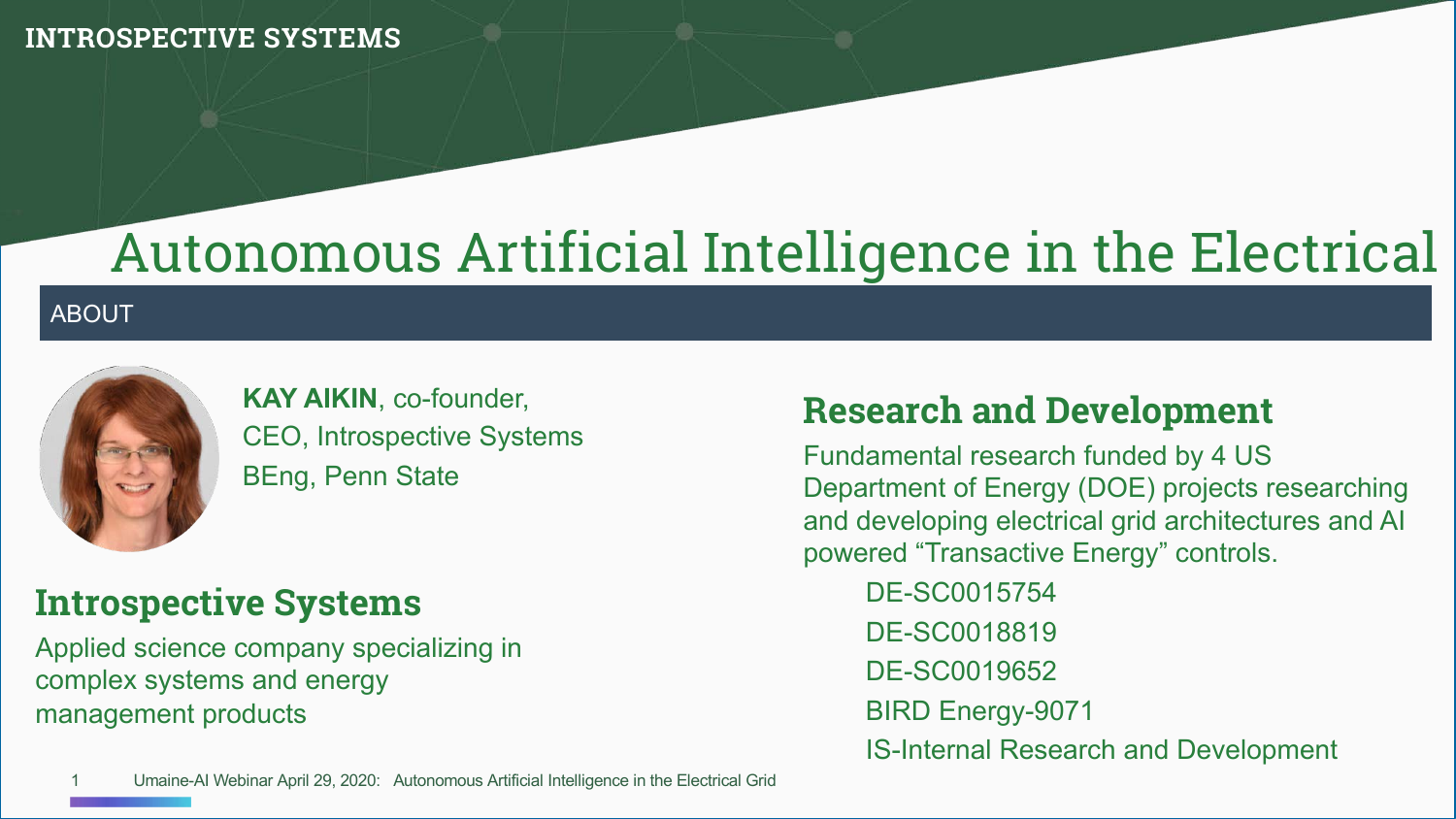

FRACTAL OPTIMIZATION **Complexity and the need for Grid Transformation: The explosion of Distributed Energy Resources (DER) and consumer devices are adding to the complexity of managing the grid.**

## Decentralized

- **Biomimetic**
- Distributed intelligence
- Adaptive control
- Fractal sub-optimization

## Result

- Self-balancing
- Lowered carbon footprint
- Cyber-secure
- Consumer responsive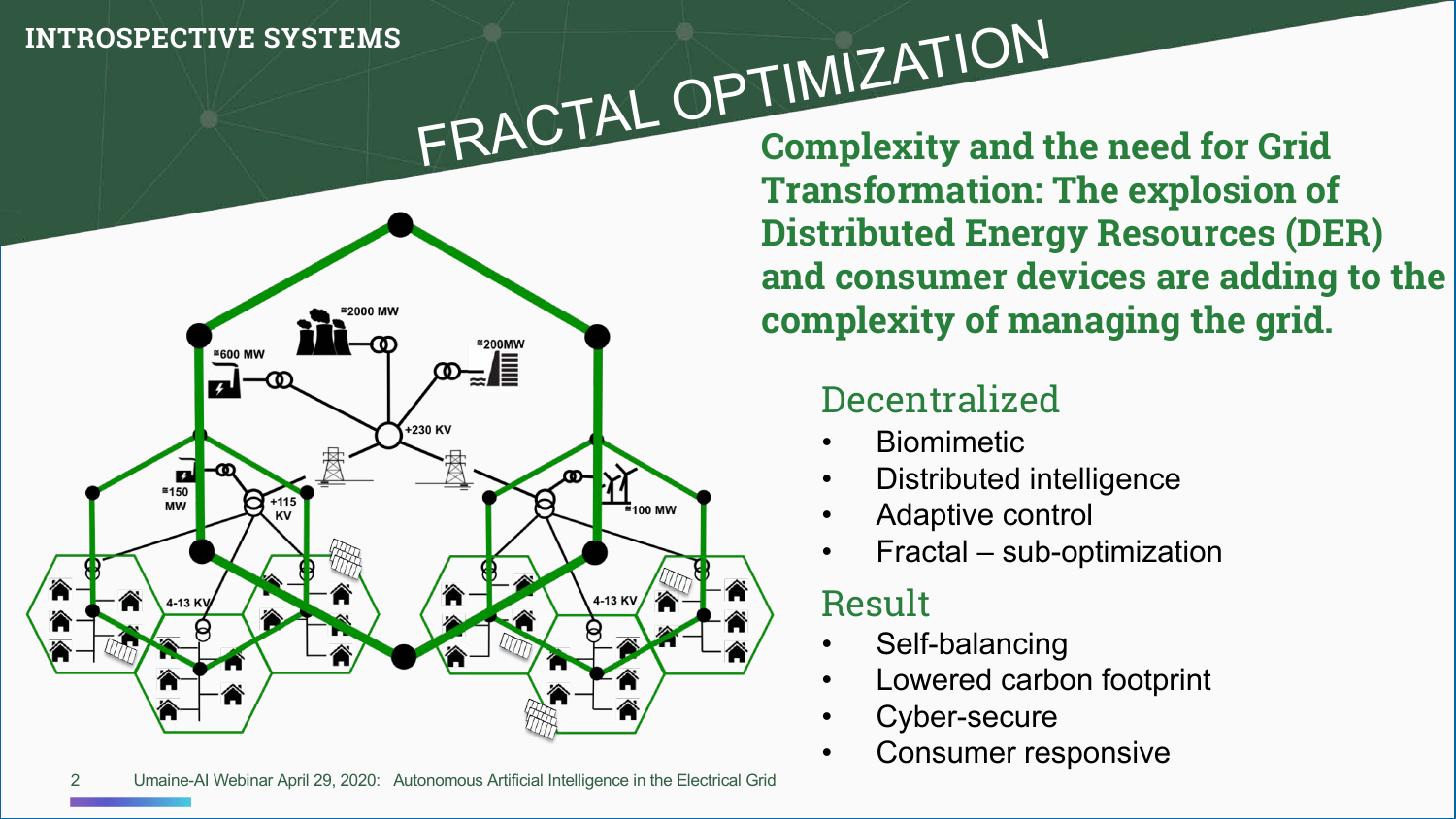# Dynamic Grid Control CONTROL COORDINATION

- Direct (Top-Down) Control (current method)
- Central Control/Optimization (Some current methods)
- Price Reaction Control
- Transactive Energy (TE) -Two-way (method demonstrated)
- Transactive Energy One-way market-based
	- Automated devices make decisions at edge
	- Problem sub-optimization
	- Pricing gateways develop real-time localized pricing for display –Downward only (decision making can include power quality)



**Adapted From: IEEE Power and Energy Magazine**  Volume: 14 Issue 3, A Society of Devices: Integrating Intelligent Distributed Resources with Transactive Energy, Koen Kok and Steve Widergren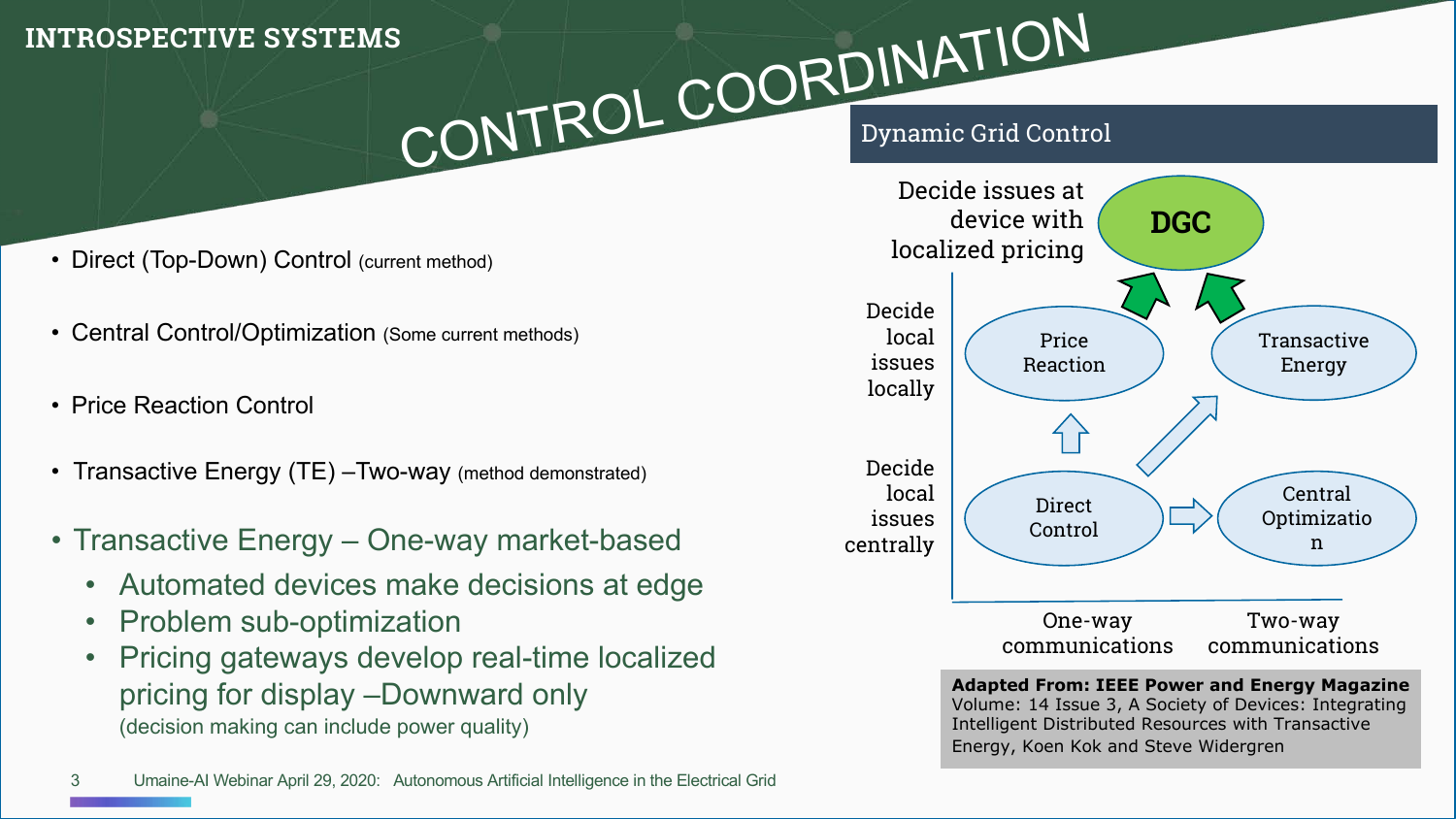ONLINE/OFFLINE LEARNING **This form of ADP allows for temporal consistency and allows the system to evolve as needed**



This class of algorithms solve the traveling salesman

Umaine-AI Webinar April 29, 2020: Autonomous Artificial Intelligence in the Electrical Grid

4